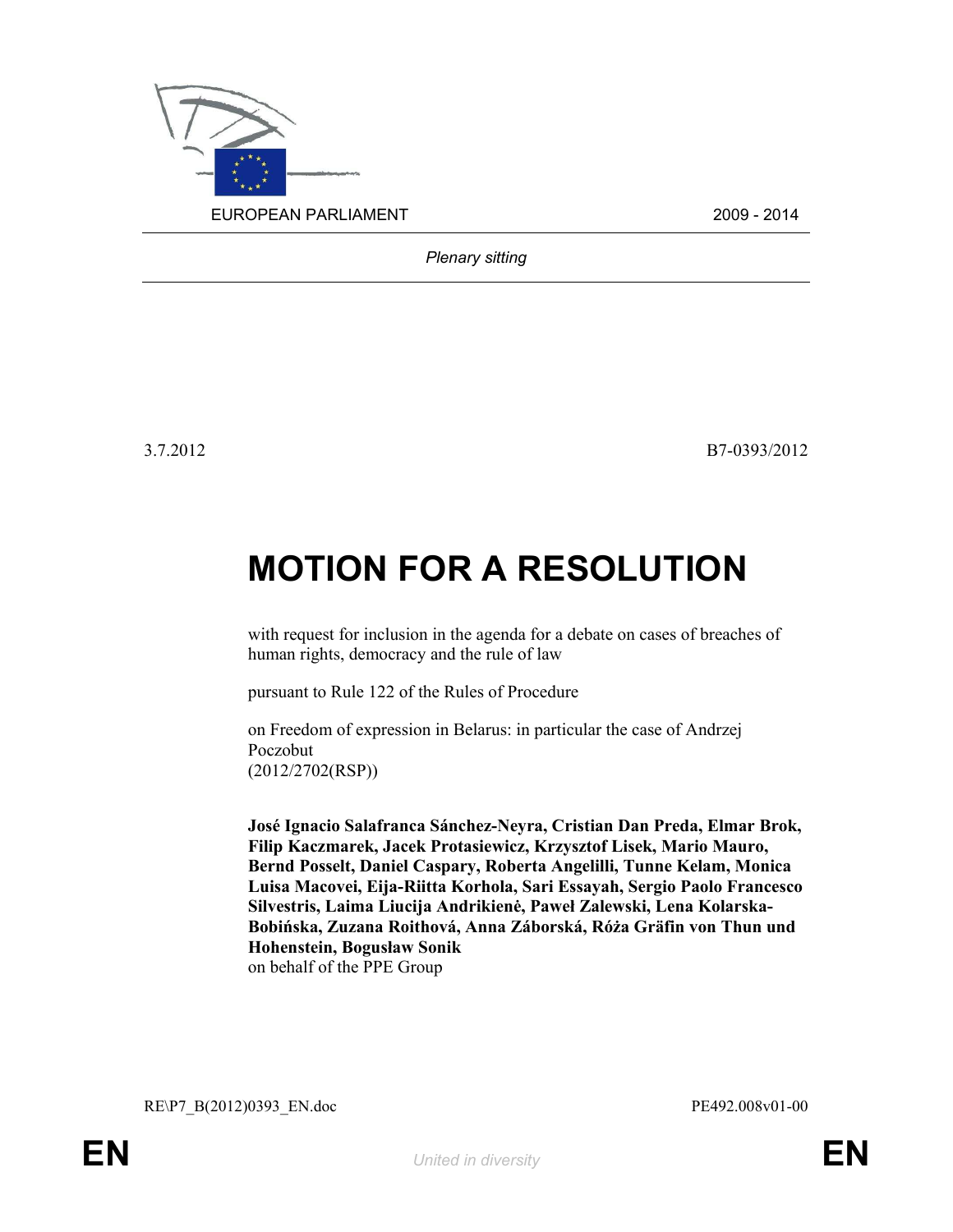## B7-0393/2012

## European Parliament resolution on Freedom of expression in Belarus: in particular the case of Andrzej Poczobut (2012/2702(RSP))

## The European Parliament,

- having regard to its previous resolutions on Belarus, in particular those of 29 March  $2012^{1}$ , 14 February  $2012^{2}$ , 15 September  $2011^{3}$ , 12 May  $2011^{4}$ , 10 March  $2011^{5}$ , 20 January 2011<sup>6</sup>, 10 March 2010<sup>7</sup> and 17 December 2009<sup>8</sup>,
- having regard to the Conclusions of the European Council of 1-2 March 2012, expressing its deep concern over the further deterioration of the situation in Belarus,
- having regard to Council Decision 2012/126/CFSP of 28 February 2012 implementing Decision 2010/639/CFSP concerning restrictive measures against Belarus<sup>9</sup>,
- having regard to the statement A 298/12 of 28 July 2012 by High Representative Catherin Ashton deeply concerned about numerous reports over the last weeks of acts of harassment of representatives of civil society, the opposition and independent media in Belarus, including the sentencing of Vasil Parfyankow to six months' detention, and last week's arrest of journalist Andrzej Poczobut for alleged libel against the President, at a moment when Belarus prepares for parliamentary elections in September.
- having regard to the statement of 28 February 2012 by High Representative Catherine Ashton on her decision and that of the Polish Government to recall the Head of the EU Delegation in Minsk and the Polish Ambassador to Belarus respectively,
- having regard to the Council Decision 2012/36/CFSP of 23 January 2012 amending Decision 2010/639/CFSP concerning restrictive measures against Belarus,
- having regard to Council of Europe Parliamentary Assembly resolution 1857 (2012) of 25 January 2012 on the situation in Belarus, which condemned continuous persecution of members of the opposition and the harassment of civil society activists, independent media and human rights defenders in Belarus,
- having regard to UN Human Rights Council resolution 17/24 of 17 June 2011 on the situation of human rights in Belarus, which condemned the human rights violations before, during and after the presidential elections in Belarus and called on the Government of Belarus to end the 'persecution' of opposition leaders,

- 
- $\frac{7}{1}$  OJ C 349E, 22.12.2010, p. 37.
- 8 OJ C 286 E, 22.10.2010. p. 16.

<sup>1&</sup>lt;br>
<sup>1</sup> Texts adopted, P7\_TA(2012)0063.<br>
<sup>3</sup> Texts adopted, P7\_TA(2012)0392.<br>
<sup>4</sup> Texts adopted, P7\_TA(2011)0244.<br>
<sup>5</sup> Texts adopted, P7\_TA(2011)0099.<br>
<sup>6</sup> Texts adopted, P7\_TA(2011)0022.

<sup>9</sup> OJ L 55, 29.2.2012, p. 19.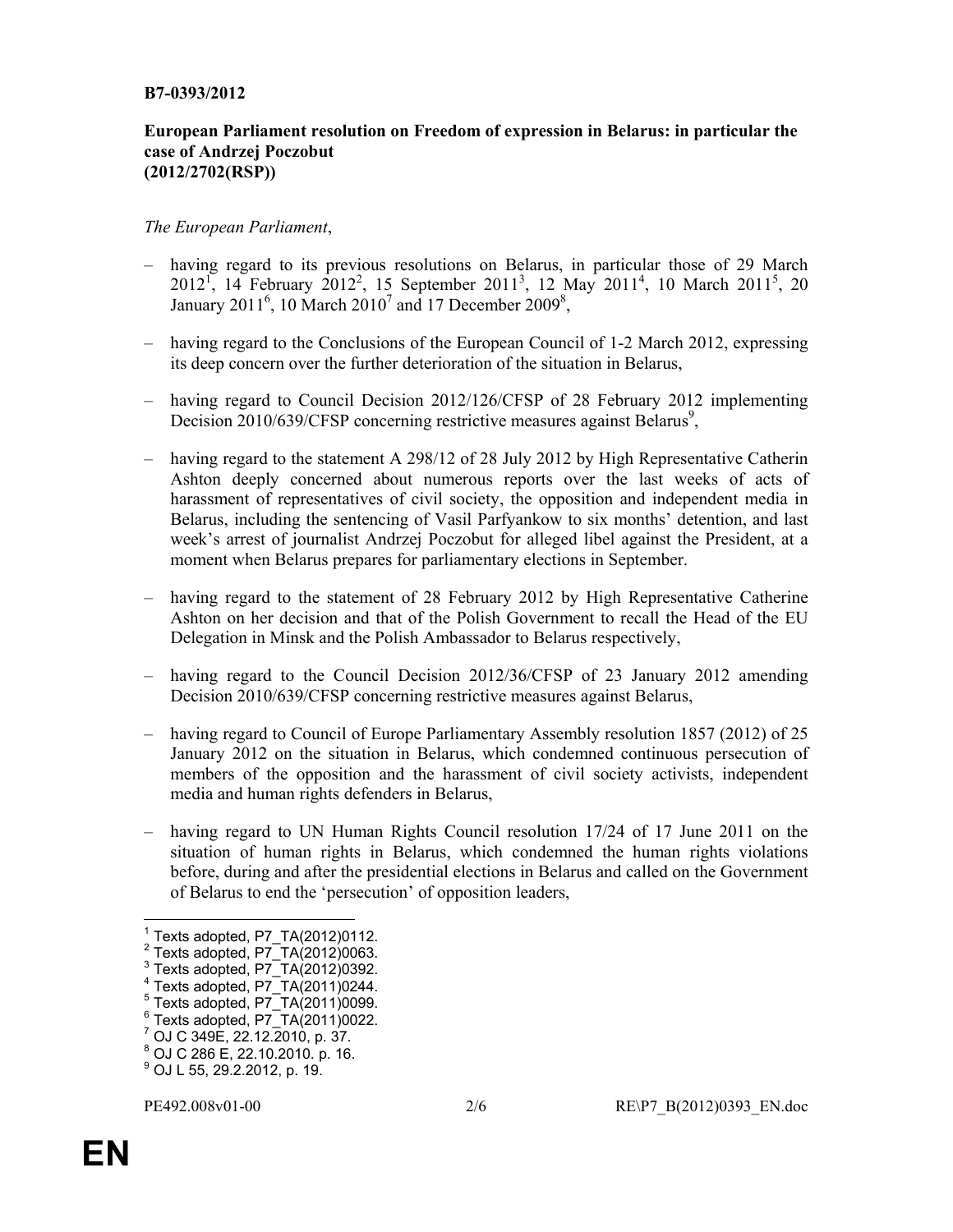- having regard to the declaration of the Eastern Partnership Summit adopted in Prague on 7-9 May 2009 and the Declaration on the situation in Belarus adopted on the occasion of the Eastern Partnership Summit in Warsaw on 30 September 2011,
- having regard to the joint statement made by the Ministers of Foreign Affairs of the Visegrad Group, Estonia, Latvia and Lithuania in Prague on 5 March 2012,
- having regard to the statement made by the Belarusian National Platform of the Eastern Partnership Civil Society Forum in Minsk on 2 March 2012,– having regard to Council conclusions on Belarus adopted during 3101st Foreign Affairs Council meeting on 20 June 2011,
- having regard to the Universal Declaration of Human rights of 1948 and United Nations Declaration on Human Rights Defenders of December 1988,
- having regard to Rule 122(5) of its Rules of Procedure,
	- A. whereas Mr Andrzej Poczobut a journalist for the Polish daily Gazeta Wyborcza and a prominent Polish-Belarusian minority activist, Chairman of the Council of the Union of Poles in Belarus, was arrested on 21 June 2012 in the town of Grodno, Belarus
	- B. whereas Mr Poczobut's apartment in Grodno was searched by the prosecutor's office and the materials have been confiscated; whereas afterwards enforcement personnel also conducted a search at the Hrodna office of the Union of Poles, of which Mr.Poczobut is an official leaseholder, and confiscated computer equipment
	- C. whereas on the 30th of June 2012 Mr Poczobut was charged for so-called libel against President Alyaksandr Lukashenka (under Article 367 of the Criminal Code of the Republic of Belarus) for his 12 articles, published on the 'Charter97' and 'Belarusian partisan' websites, amongst other on last year's subway bombing trial.
	- D. whereas Mr Poczobut has already spent three months in prison in the past and is under a 3-year suspended prison sentence imposed on him for the same charge of allegedly insulting the President in an article published in Gazeta Wyborcza and on a Belarusian website. Thus, he faces restriction or deprivation of liberty for up to seven years and nine months, which includes the suspended offence.
	- E. Whereas on the  $30<sup>th</sup>$  of June 2012 Mr. Poczobut was realised from custody on a signed undertaking not to leave his place of residence
	- F. whereas the current arrest on 21th June 2012 of Mr Poczobut coincided with a peaceful protest, organised by the Union of Poles under Poczobut's leadership, against forced Russification of a Polish school in Grodno by Lukashenka's regime, at which around 20 people were detained
	- G. whereas the arrest of the reporter was condemned by a number of international press organizations and politicians, including Polish Prime Minister Donald Tusk and President of the European Parliament Martin Schulz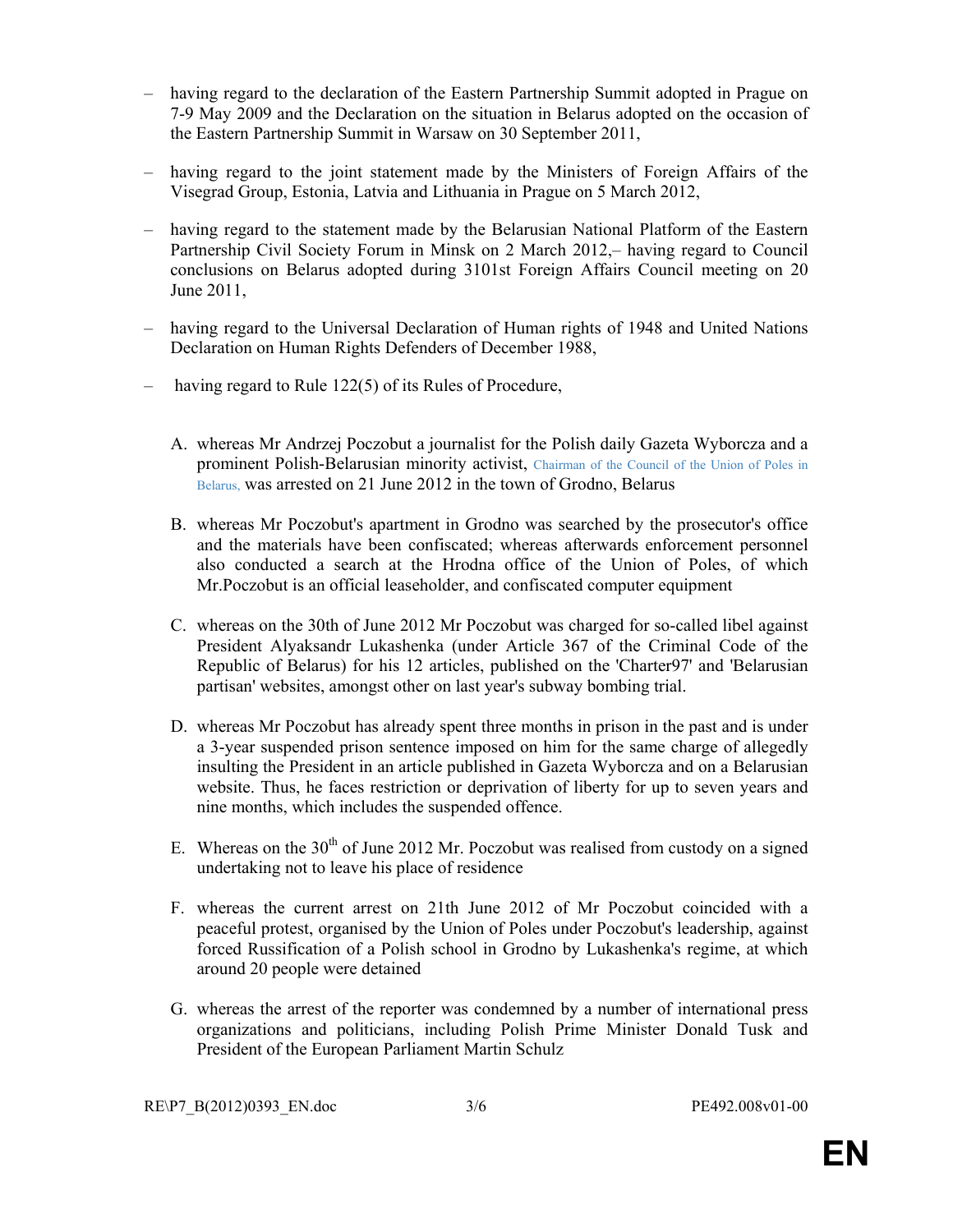- H. whereas the Ministry of Foreign Affairs of Poland demanded Mr Poczobut's immediate release
- I. whereas, following of arrest of Mr Poczobut in April 2011, Amnesty International recognized Poczobut as a prisoner of conscience
- J. whereas Mr Poczobut's case is a part of the broader pattern of the ongoing and longstanding harassment of civil society and polish minority and human rights defenders following the presidential elections in December 2010 and leading to a dramatic decline in human rights and civil and political liberties in Belarus,
- K. whereas a systematically reported harassment of representatives of civil society in Belarus is continuous in the country; whereas there were most recent arrests of democratic opposition activists Alyaksandr Artsybashaw and Paval Vinahradaw; detention of journalists, Aliaksandr Barazenka, Siarhei Balai, Alina Radachynskaya and Ina Studzinskay and activists of "Tell the Truth" Hanna Kurlovich, Mikhail Pashkevich, Aliaksandr Ulitsionak and Siarhei Vazniak
- L. whereas Mykola Statkevych, the former candidate for president, has been transfered to the solitary confinement in Mahilou prsion;
- M. whereas since the beginning of March, 15 opposition politicians, independent journalists and human rights defenders have been denied their right to leave the country under various pretexts, while the Belarusian authorities were reportedly considering drafting a list of 108 human rights and opposition activists, with a view to banning them from leaving the country
- N. whereas an addendum to the Law on Entry and Exit Procedures to and from the Republic of Belarus effective as of the end of May 2012 states that every person whose name is registered on the national criminal blacklist can have their right to leave Belarus temporarily restricted.
- O. whereas it is feared that the Belarusian authorities' attempts to file criminal cases against opposition activists have become a pretext to legally ban them from leaving the country and interacting with United Nation and other mechanisms
- 1. Strongly condemns the recent arrest and allegations against a Mr Poczobut a journalist for the Polish daily Gazeta Wyborcza
- 2. Welcomes the release of Mr. Poczobut from custody and demands that the investigation and all the charges against him be dropped;
- 3. Expresses its deep concern over the deteriorating situation of human rights defenders in Belarus, and condemns all threats against journalists and individuals making use of their right to freedom of expression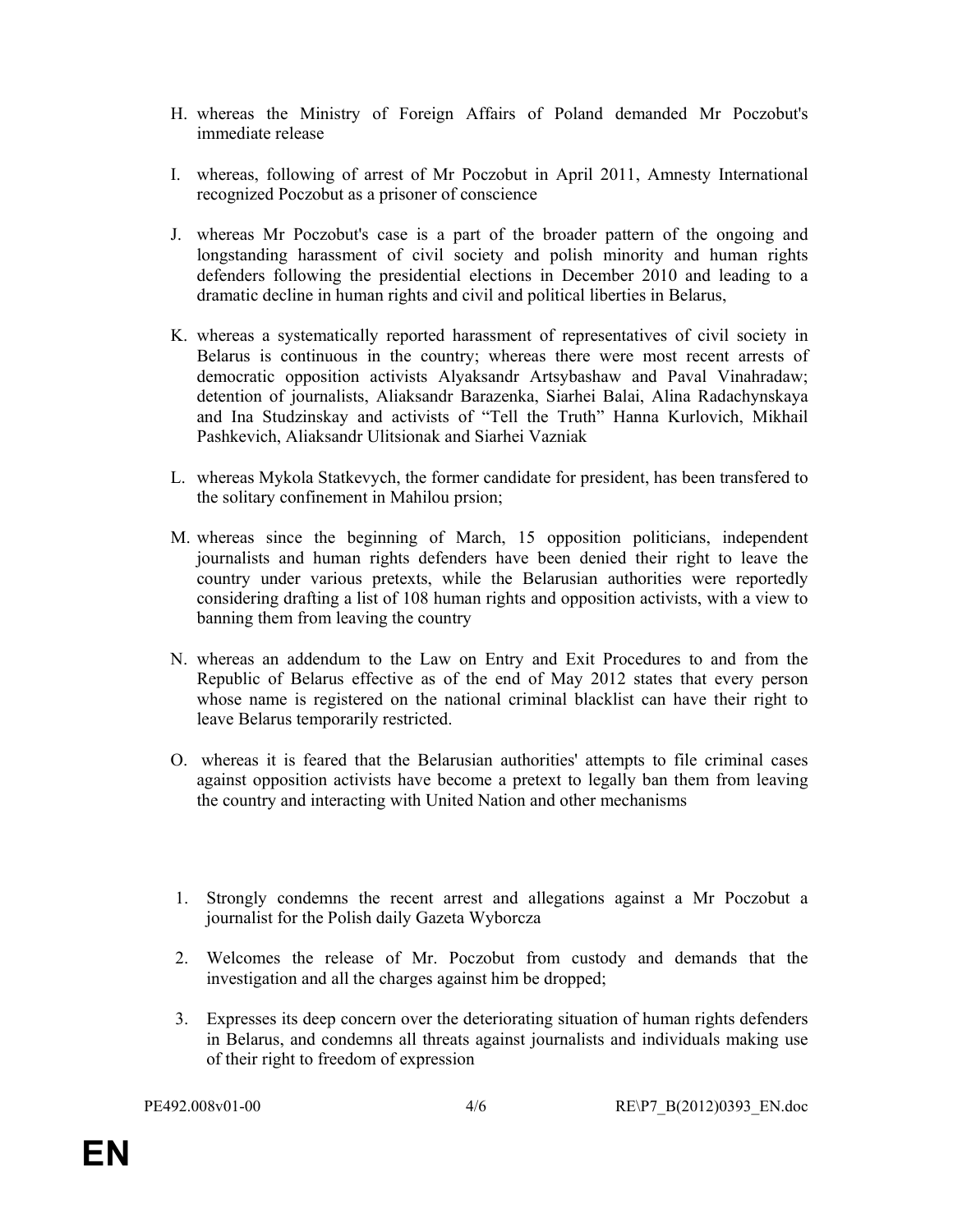- 4. Underlines that the Belarusian authorities should not be invited to participate in the Fourth Eastern Partnership Foreign Ministers' meeting on 23-24 July in Brussels unless all the political prisoners are released,
- 5. Calls on the end of judicial harassment against journalists, members of the civil society and human rights defenders and calls on the authorities of Belarus to reverse the current repressive policies,
- 6. Expresses its deep concern over the deteriorating situation of human rights defenders and national minority activist in Belarus; this specific case reflects the worrying trend against the Polish minority in particular.
- 7. Believes, in this context, given the unprecedent crackdown on civil society in Belarus following the Presidential elections in December 2010, that the case against Mr Poczobut is politically motivated and intends to obstruct his legitimate work as a journalist and national minority leader;
- 8. Expresses its deep concern over the given suspended sentence of three years in jail for similar alleged "offenses". Is worried that the suspension may be lifted. A suspended sentence means that he may be returned to jail at any time at the full discretion of Lukashenko's regime if authorities decide that he has again "broken the law" while performing his journalistic work. It effectively constitutes a form of intimidation and an attempt to force Poczobut and Gazeta Wyborcza to engage in self-censorship.
- 9. Deplores that the Belarusian authorities make impossible for the polish journalist to operate, by introducing repressive laws aiming to silence civil society activities, and then use the threat of criminal sanctions to intimidate human rights defenders and minority activists;
- 10. Considers that the Belarusian law as well as the international mechanisms have been intentionally misused and treated instrumentally by the Belarusian authorities;
- 11. Calls on the Belarusian authorities to comply with all the provisions of the United Nations Declaration on Human Rights Defenders;
- 12. Calls on the Belarusian authorities to ensure in all circumstances the respect for democratic principles, human rights and fundamental freedoms in accordance with the Universal Declaration of Human Rights and with international and regional human rights instruments ratified by Belarus;
- 13. Urges the Belarusian authorities to reform the law and to bring Belarusian legislation, in particular on freedom of association and freedom of expression, in conformity with international standards and, meanwhile, to refrain from its further misuse, which included jailing political opponents and silencing journalists and harassment of independent defense lawyers